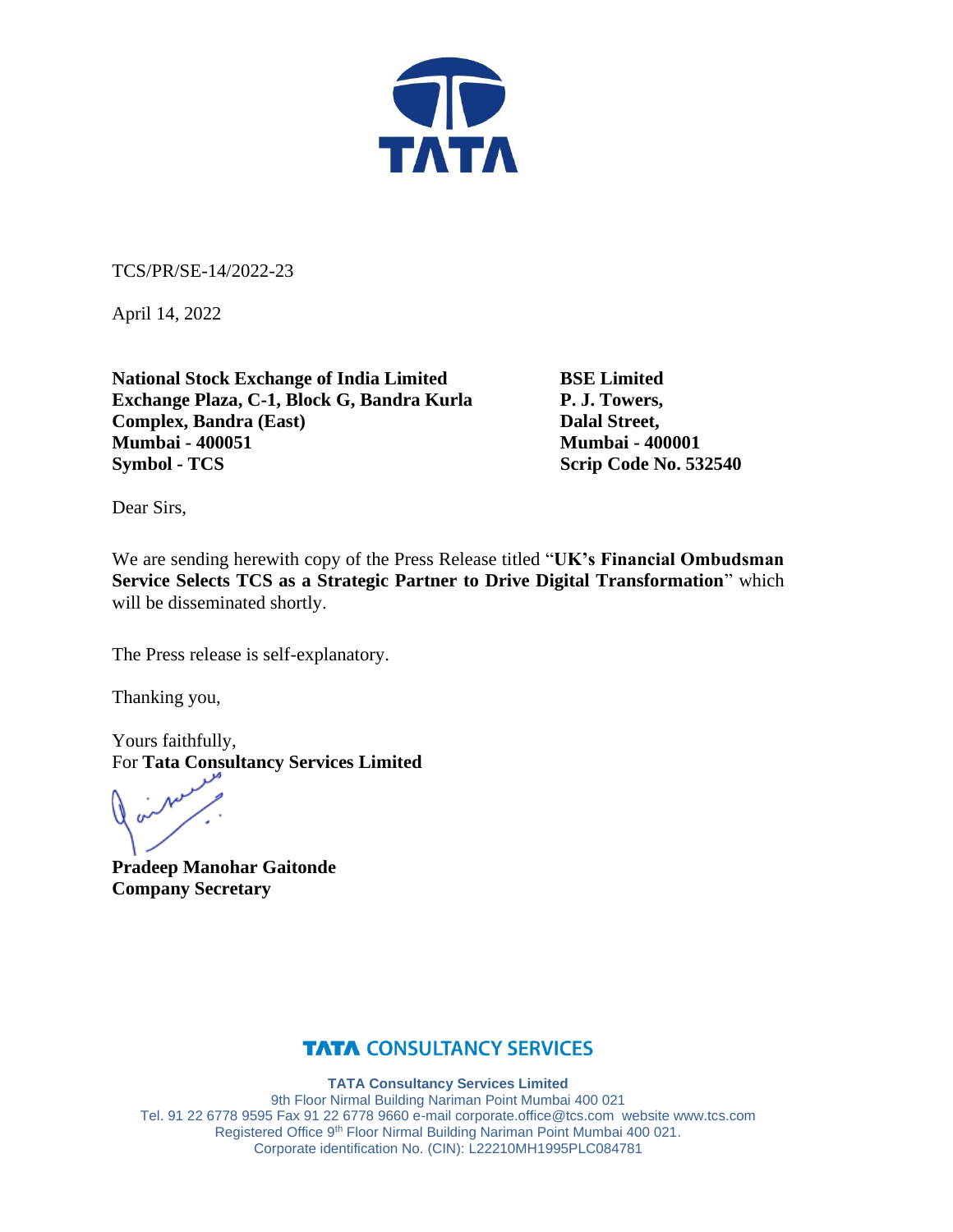

For immediate use Press Release

## **UK's Financial Ombudsman Service Selects TCS as a Strategic Partner to Drive Digital Transformation**

*Tata Consultancy Services to Help Futureproof the Ombudsman's Technology Capabilities with a New Digital Portal that Significantly Improves the Experience for Complainants and Respondents*

**LONDON | MUMBAI, April 14, 2022:** Tata Consultancy Services (TCS) (BSE: 532540, NSE: TCS) has been selected as a strategic partner by the Financial Ombudsman Service (Ombudsman) to accelerate its digital transformation.

Operating within the UK public services sector, the Ombudsman provides free and easy-to-use services that help resolve complaints between consumers, small businesses, and financial services businesses. The Ombudsman has partnered with TCS to enhance and futureproof its digital services capabilities, to help achieve its goal of preventing complaints and unfairness, and for better serving and supporting its customers.

Leveraging its PACE<sup>™</sup> innovation ecosystem, TCS will design and implement a new greenfield Digital Customer Portal that will significantly improve the experience for complainants and respondents. TCS will also develop and maintain a complaint management and reporting system to enhance the Ombudsman's public service offering and organisation performance.

**Amit Kapur, Head, TCS UK&I**, said: "*This partnership with the Ombudsman strengthens our collaboration in the UK public sector financial services, and we are pleased to be their partner of choice for future-proofing their technologies and managing their digital transformation strategy. The Ombudsman's customer-centric focus aligns with our own goals, and we look forward to working together to enhance the digital experience for all users."*

**Nicola Wadham, Chief Information Officer, The Financial Ombudsman Service**, said: *"We are delighted to be partnering with TCS to help support the transformation of our service. We share a common desire to create digital channels that make a difference in serving all our customers, both businesses and consumers, by increasing accessibility to our service and improving our response times. Working with a world leader in technology services and digital delivery, whose values reflect our own, is a significant milestone in our digital journey and we are looking forward to delivering on our ambitious plans."*

TCS is the largest IT service provider by revenue in the UK with roughly 18,000 employees and is a significant contributor to the UK economy and to local community initiatives across the country. TCS has been ranked the #1 IT services provider in the UK for customer satisfaction for six consecutive years in surveys by Whitelane Research. It is listed among the top 25 Best Companies to work for in the UK, among the Best Companies in the Consultancy Sector, and named the number 1 Top Employer in UK by the Top Employers Institute.

The strategic partnership follows a competitive procurement process launched in July 2021, as part of the Ombudsman's commitment to continual improvement of its technology and digital services.

### About The Financial Ombudsman Service

The Financial Ombudsman Service was set up by Parliament to resolve individual complaints between financial businesses and their customers on a fair and reasonable basis, as an alternative to the courts. It can investigate problems involving most types of money matters. It is committed to working with the sector to help prevent consumer harm arising in the first place. [https://www.financial-ombudsman.org.uk](https://www.financial-ombudsman.org.uk/)